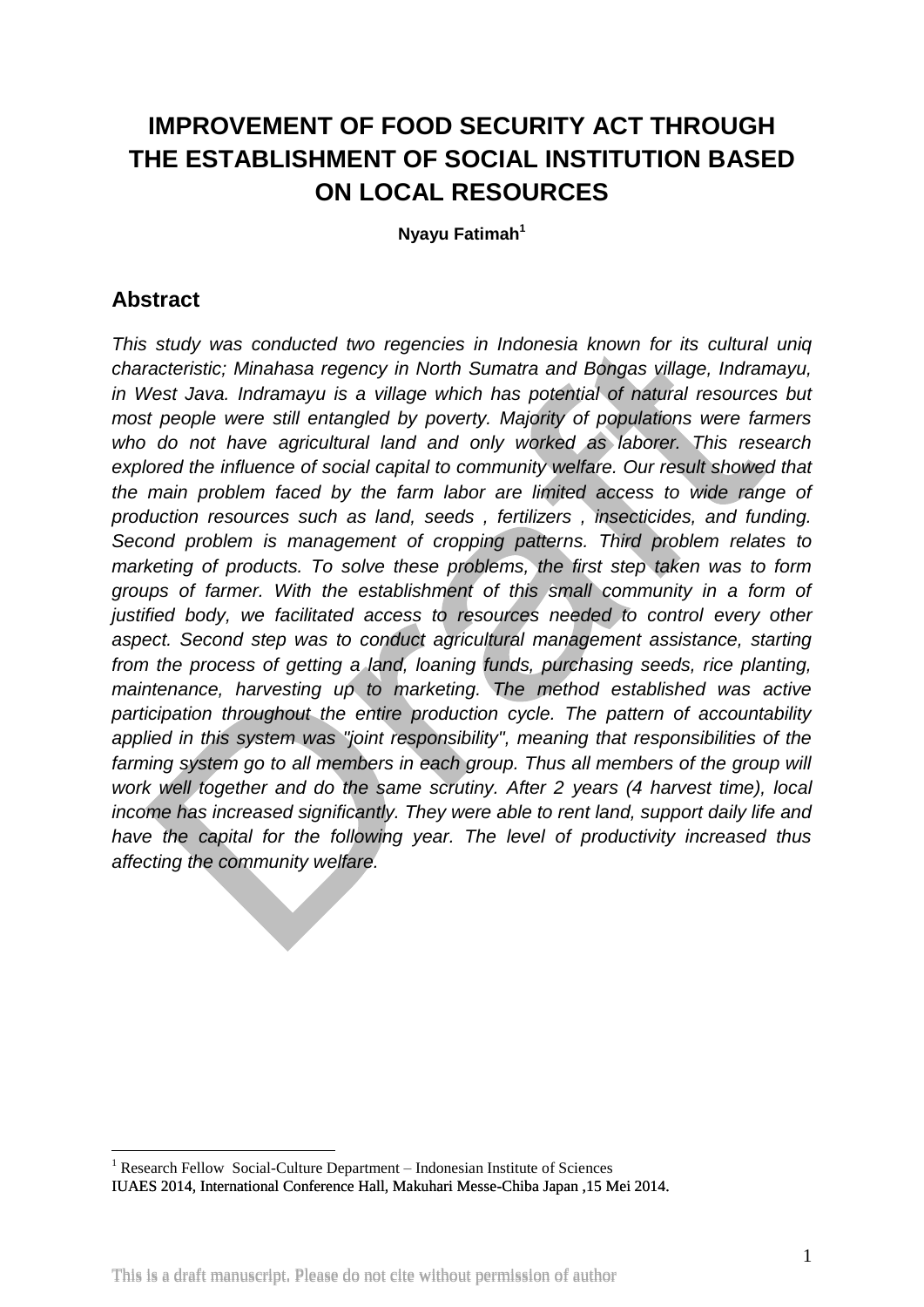## **1. Background**

Issue on food security is a strategic issue and a matter of debate in the all class of community, both from the government, scholars and even the scientists/researchers. This has become a world health problem. Food, as one of the basic needs of human life, is regarded as the foundation of human life. In accordance with the basic principles Stated by Maslow ( in Calvin S Hall ) that before a person reaches the stage of self-actualization, we must first be able to meet our basic needs, which include food, health and other biological needs (Maslow, 1985:11). Food demand can be sustained when there is a synergy between local resources and human resources. Food security can be interpreted as the fulfillment of the availability of sufficient food available at all times in all areas, easy to obtain, safe for consumption and is considered affordable in price. This is achieved with the collaboration of sub-systems of availability, sub-systems of distribution, and subsystems of consumption. Relevance of each of these sub-systems can create a driving force for the success of the fulfillment of food for the society.

Until now, despite the development of sophisticated technology, and the findings in the field of "artificial" became more common, but the food needs based on natural resources still remain irreplaceable. As an island nation with disperse geographical conditions of more than 17,000 islands (figure 1), then the problem of food security in Indonesia is not only concerned with the aspect of productivity but also the problems related to distribution. Therefore, one of the strategies implemented in Indonesia to overcome this is by applying the principle of independence of food supply in each region.



Two maps of Indonesia and the US (without Alaska and Hawaii) From: M T Zen 10PAC 2013

Figure 1. Map Comparison of Indonesia and US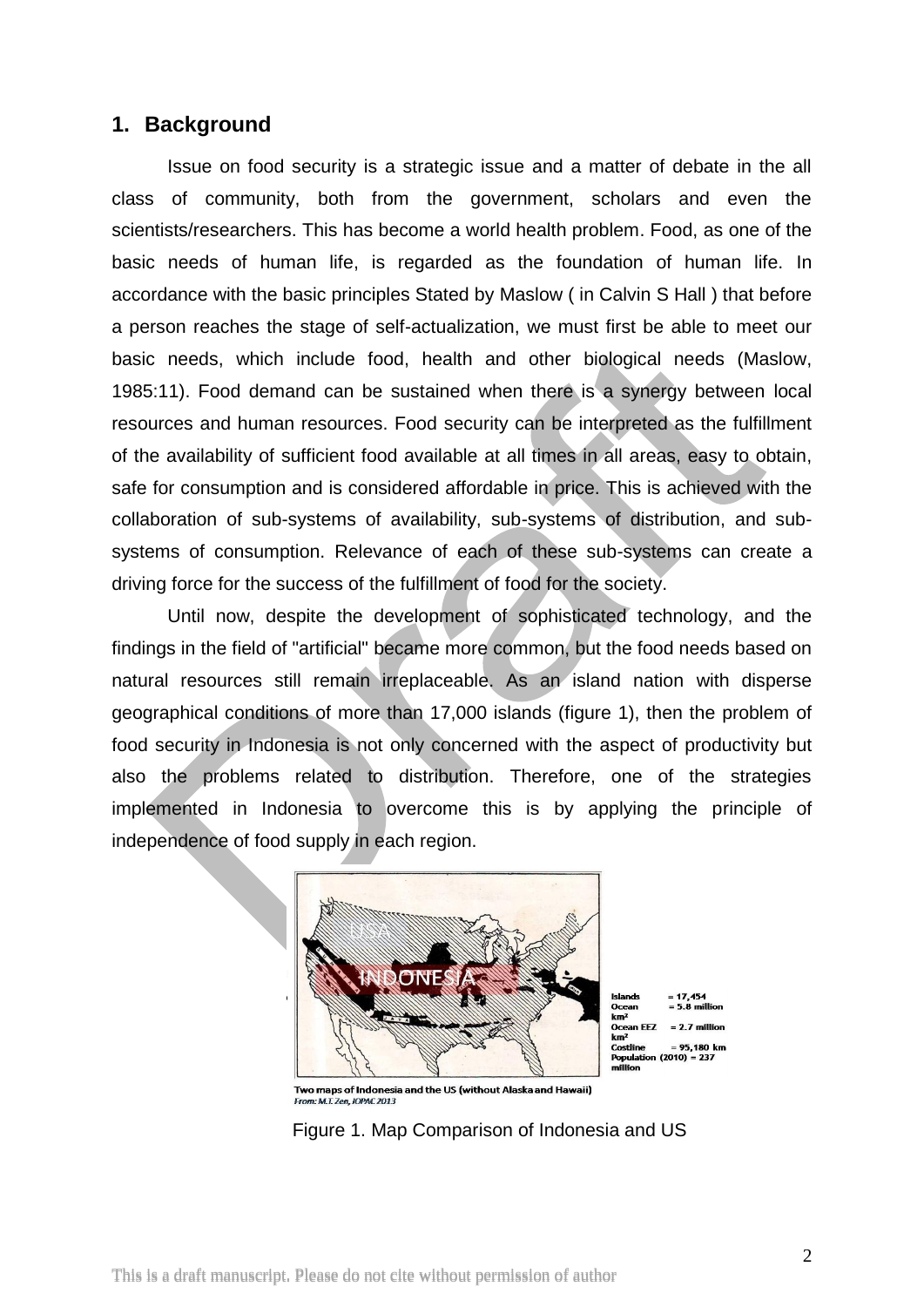It is inevitable that food is an essential requirement for human beings. Given the basic needs of society, food sources which is considered essential in Indonesian culture is grains derived plant, such as rice and corn. In addition to rice and corn, other food sources are considered as important crops such as beans and tubers, especially cassava. Nearly 70% of the calories and protein that we consume comes from grains, especially rice. While the results of the estimation in 1980'an needs food we consume comes from rice in the form of calories 55% and 50% protein (Soemarwoto, O. 1983:260).

According to the Minister of agriculture, Sarwono, in 2013, In Indonesian population , rice consumption reached 102 kg/capita/year. This is higher than the average of world consumption (60kg/capita/year). Along with the population increasing, the dependence on rice as a staple food, has been inevitable and become an issue for the government to provide sufficient supply. In 2007, imports of grain reached 62.2%, while the target set was not to exceed 50%. Meanwhile imports of non-rice sources, such as tubers and vegetables and fruits only reach 3.1% and 5% from previously set quota of 6%. Therefore, in 2013, the Indonesian government targetted rice consumption to be less than 50%. But the reality for urban consumption of grains is around 60.7%, while in rural areas reached 63.9%. That is still about 10-13% greater than the proportion of 50% of the idealp. The high demand for rice consumption is forcing the government and citizens to conduct Food Consumption Acceleration Movement (P2KP). One goal of this program is to increase the utilization of local foods and dairy products through the development of local food processing business based starchy (BKP, 2011: 3).

Strategy on diversification of food consumption as a form of sustaining food security varies. One of the alternative is to repromote non-rice staple foods that sovereignty of local food can be reinstalled. However, to improve the local food sovereignty is not easy , because there are many obstacles that must be faced by technical, economic, social, cultural and political constraints. One form of improvement of food security is through the implementation of intervention carried out systematically and consistently . This policy can cut the chain of bureaucracy which is always an obstacle for the success of the community in terms of improving the management of its food . Another way is capacity building of the social institution to minimize food insecurity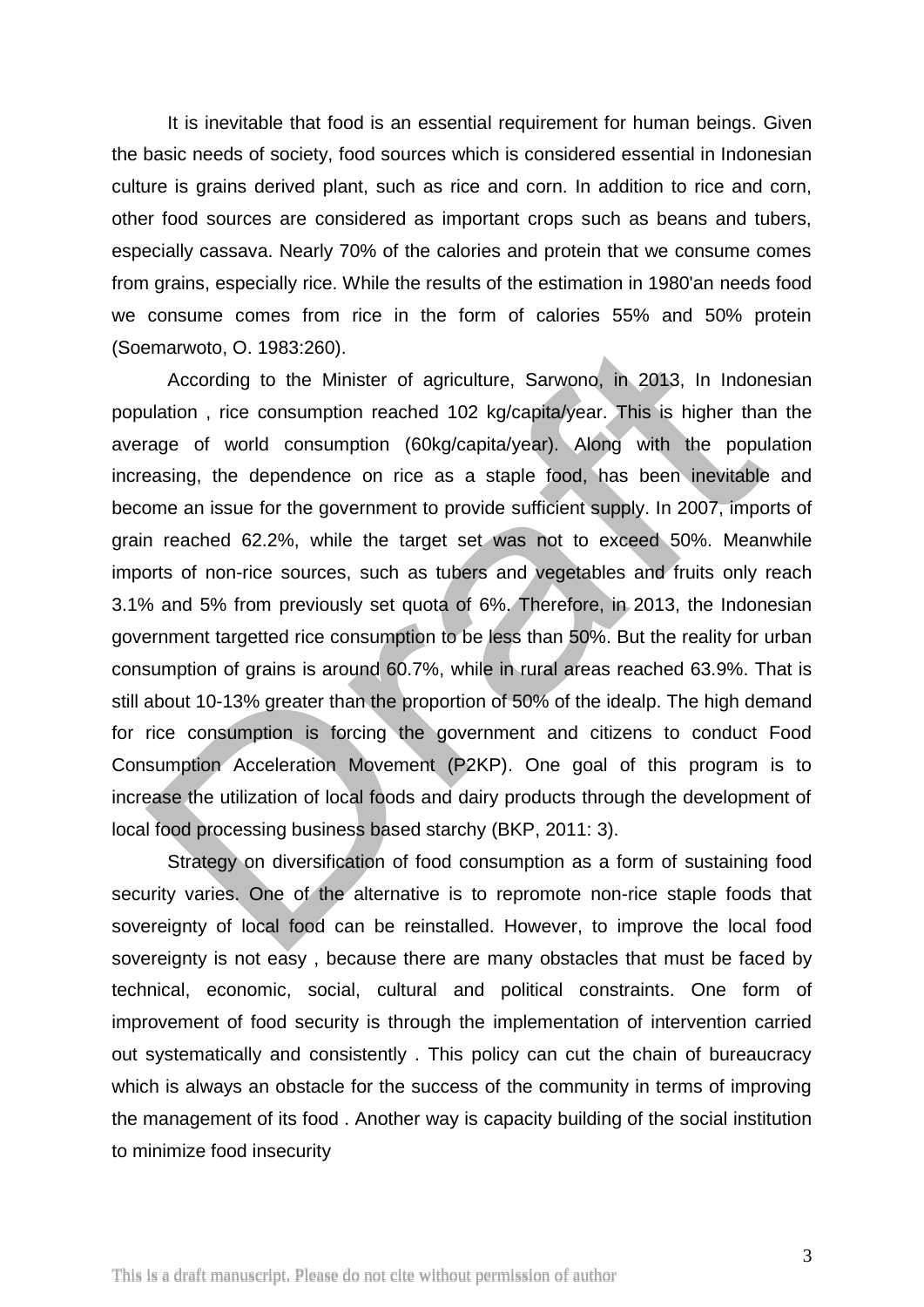This paper elaborate research from two study sites aiming to enhance the independence and sovereignty of its food, namely South Minahasa regency in North Sulawesi Province, and Indramayu regency, West Java province, Indonesia. Result from both sites show significant differences. South Minahasa, in addition to government assistance, is also supported by the local cultural value system that has been going on since ancient times known as "mapalus. On the other hand, in Indramayu, the society conducts a farming management system which combines both financial intervention fund and social access through the government.

## **2. Case Study: Food Security in South Minahasa Regency**

### **2.1. Demographic profile of South Minahasa Comunity**

South Minahasa Regency is a mountainous region with locked and bumpy terrain and small areas around coast (0-1500 m above sea level). Some of the mountains found in South Minahasa Regency, such as Lolombulan mountain (1.780 m), Manimporok mountain (1.661 m), Tagui mountain (1.550 m), Lumedon mountain (1.425 m). Plains located in South Minahasa Regency is located in Modoinding area (2,350 ha), New Tompaso (2,587 ha) Tatapaan.

South Minahasa region is located in North Sulawesi consisting of 17 districts within 64 km from the provincial capital (Manado). The region has extensive 1484.47  $km<sup>2</sup>$ , with a population of 197 755 inhabitants. Fluctuations in the rate of population growth is relatively modest . The rate of growth that occurred since 2005 (180.000 inhabitants) is about 1.70. In 2012 the number has risen to 200,000 inhabitants. Of this amount, 33 % of the population subsistence farmers, agricultural land therefore has a strategic value to their lives. Nevertheless, an increasing number of extensive growing population, has led to reduced agricultural land in South Minahasa. From year 2004 to 2012, a number of approximately 250,000 ha agricultural land has undergone shrinkage to about 100,000 ha. This will have an impact on the quantity of agricultural production, shown in table 1.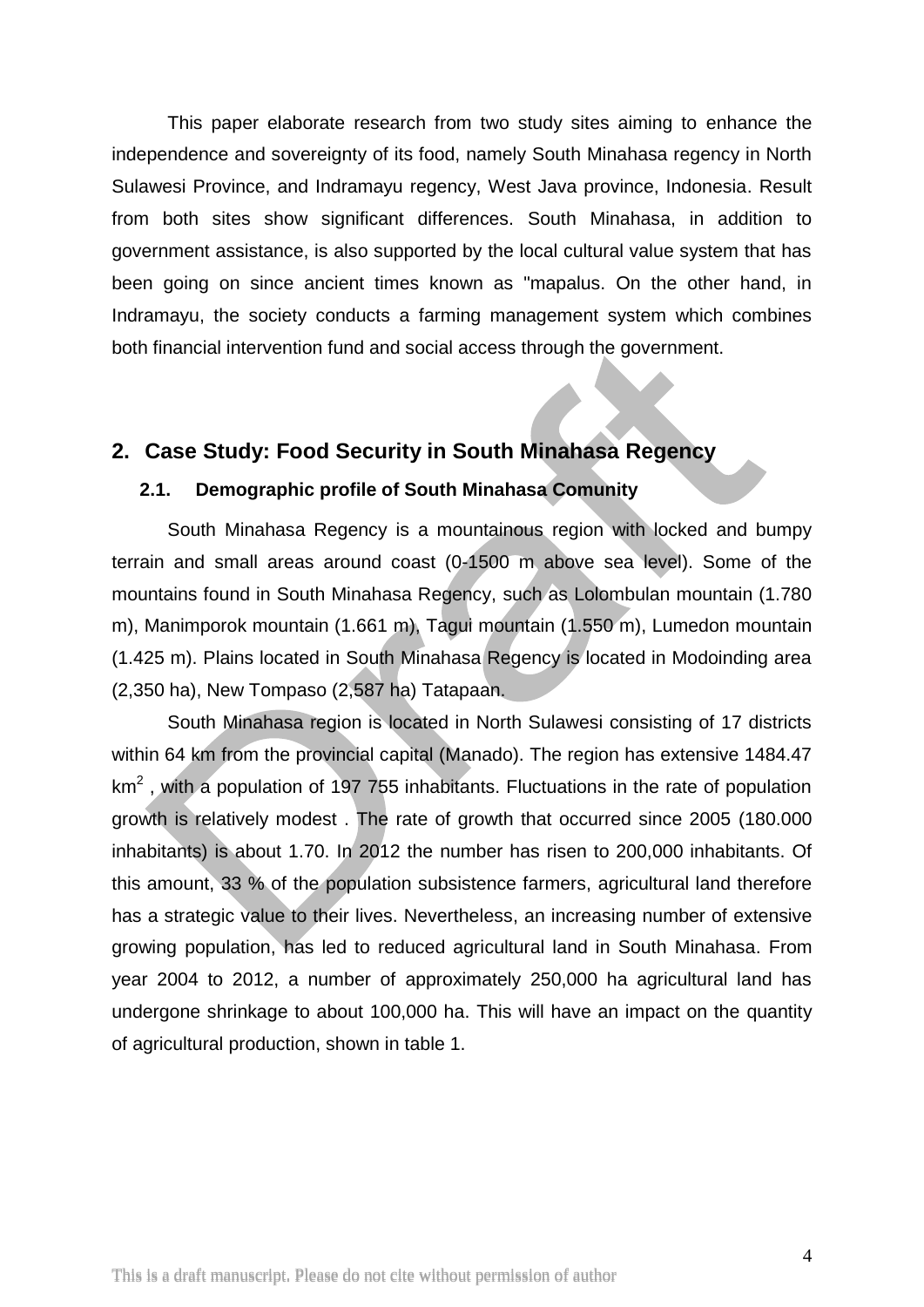#### **Table 1**

# **Fluctuation of population growth compared to decreasing number of agriculture land** (%)

| Year                                                                            | Population (N)r | Population (%) | Agriculture land | Agriculture land |  |
|---------------------------------------------------------------------------------|-----------------|----------------|------------------|------------------|--|
|                                                                                 |                 |                | (Ha)             | (%)              |  |
| 2005                                                                            | 179015          |                | 219426           |                  |  |
| 2006                                                                            | 179089          | 0.04           | 219426           |                  |  |
| 2007                                                                            | 182017          | 1.63           | 219246           |                  |  |
| 2008                                                                            | 182292          | 0.15           | 120774           | 81.6             |  |
| 2009                                                                            | 182818          | 0.28           | 120774           |                  |  |
| 2010                                                                            | 195553          | 6.96<br>120774 |                  |                  |  |
| 2011                                                                            | 197755          | 1.12           | 120774           |                  |  |
| 2012                                                                            | 198901          | 0.57           | 111775           | 8.05             |  |
| 2013                                                                            | 202127          | 1.62           | 89955            | 24.25            |  |
| 2014                                                                            | 2056549         | 1.74           | 80337            | 11.97            |  |
| 2015                                                                            | 209232          | 1.74           | 71747            | 11.97            |  |
| 2016                                                                            | 212878          | 1.74           | 64076            | 11.97            |  |
| 2017                                                                            | 216588          | 1.74           | 57225            | 11.97            |  |
| 2018                                                                            | 220362          | 1.74           | 51107            | 11.97            |  |
| 2019                                                                            | 224202          | 1.74           | 45643            | 11.97            |  |
| 2020                                                                            | 228109          | 1.74           | 40763            | 11.97            |  |
| Average (year)                                                                  | 201036          | 1.64           | 109625           | 19.77            |  |
| Source: http://ejournal.unsrat.ac.id/index.php/cocos/article/viewFile/3573/3101 |                 |                |                  |                  |  |

Source:<http://ejournal.unsrat.ac.id/index.php/cocos/article/viewFile/3573/3101>

Issue related to lack of agricultural area arose because land lost its original function from agricultural areas converted into non-agricultural land, such as housing complexes, industrial areas, commercial areas, and public facilities. This is in contrast with the national food policy for North Sulawesi in 2012 (RKP 2012) which stated that the development of agriculture land would be targeted for both agriculture and fisheries production centers. Therefore, to regain its function as the national barn, Sulawesi require a development strategy to increase production and productivity of food crops and palm plantations.

One area in North Sulawesi province that has become a pilot area for the development of food storage is South Minahasa Regency. This district is one area with promising corn production. According to Central Statistics Agency of North Sulawesi province, in 2011, maize production in South Minahasa District reached up to 82,330 kg/ha in a 21,440 ha harvested area (BPS, 2013). This data showing the sufficient production of Corn is essential for decision making regarding alternative staple food rice. Moreover, the nutritional content of protein and carbohydrates in corn is not significantly different from rice. In addition to rice and corn, other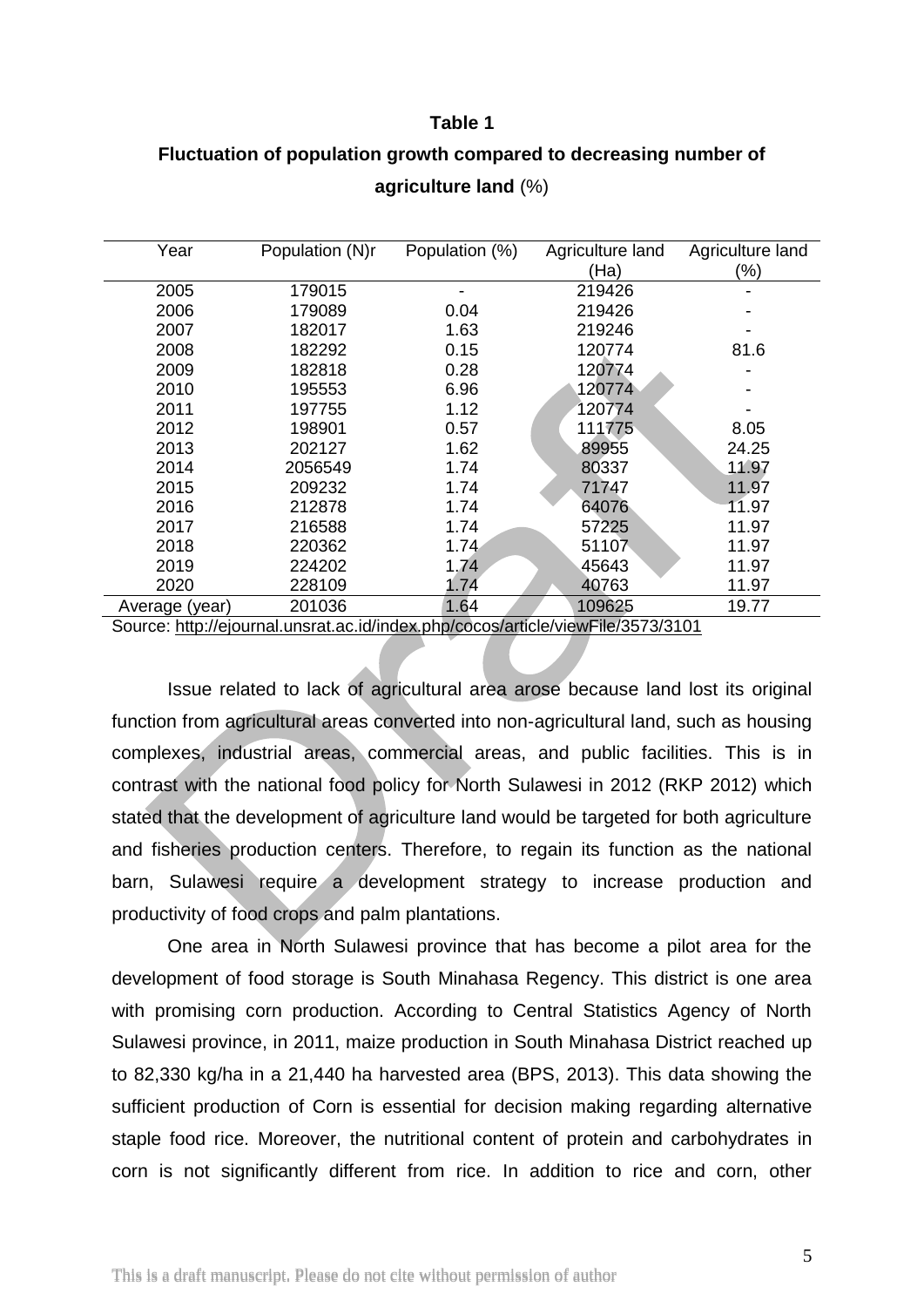important source of food crops are beans and tubers, especially cassava. Detailed overview of the production of food crops in South Minahasa district can be seen in Table 2 and 3.

### **Table 2**

# **Average production of Agriculture Commodity**

| <b>Commodity</b>   | Year | <b>Plantation</b><br>area (Ha) | <b>Harvest area</b><br>(Ha) | <b>Production</b><br>(Ton/ha) | Average<br>production |
|--------------------|------|--------------------------------|-----------------------------|-------------------------------|-----------------------|
|                    |      |                                |                             |                               | (Ton/kg/ha)           |
| Paddy              | 2012 | 13.277                         | 13.301                      | 70.678                        | 5,31                  |
|                    | 2011 | 12.893                         | 12.875                      | 73.163                        | 5,68                  |
|                    | 2010 | 13.178                         | 13.147                      | 68.049                        | 5,19                  |
|                    | 2009 | 13.748                         | 13.661                      | 67.934                        | 4,97                  |
| <b>Field paddy</b> | 2012 | 1.897                          | 2.081                       | 5.436                         | 2,61                  |
|                    | 2011 | 1.712                          | 1.574                       | 4.205                         | 2,67                  |
|                    | 2010 | 1.374                          | 1.779                       | 4.748                         | 2,67                  |
|                    | 2009 | 2.277                          | 1.700                       | 4.387                         | 2,58                  |
| Corn               | 2012 | 21.206                         | 21.882                      | 83.935                        | 3,94                  |
|                    | 2011 | 20.888                         | 21.440                      | 82.330                        | 3,94                  |
|                    | 2010 | 20.793                         | 20.792                      | 80.130                        | 3,85                  |
|                    | 2009 | 22.081                         | 20082                       | 76.623                        | 3,57                  |
| Cassava            | 2012 | 275                            | 249                         | 3.318                         | 13,31                 |
|                    | 2011 | 273                            | 285                         | 3.791                         | 13,30                 |
|                    | 2010 | 256                            | 249                         | 3.296                         | 13,24                 |
|                    | 2009 | 484                            | 479                         | 6.368                         | 13,32                 |
| Coconut            | 2012 |                                | 49.918.86                   | 47.050.84                     | 1.154.75              |
|                    | 2011 |                                | 45.041.50                   | 49.378.12                     | 1.329.85              |
|                    | 2010 |                                | 37.121.05                   | 49.307.33                     | 639.39                |
|                    | 2009 |                                | 52.151.35                   | 49.660.78                     | 952.24                |

### **South Minahasa District, 2012**

Source: South Minahasa 2013, BPS, 198-2013.

| Table 3 |                                                                          |
|---------|--------------------------------------------------------------------------|
|         | Planted, Harvested, Provoty and production Area in Agriculture Commodity |

| No. | <b>Commodity</b> | <b>Plantation</b><br>area (Ha) | <b>Harvest</b><br>area (Ha) | <b>Harvest</b><br>area (Ha) | Prov.<br>(Kw/Ha) | <b>Productio</b><br>n (Ton) |
|-----|------------------|--------------------------------|-----------------------------|-----------------------------|------------------|-----------------------------|
| 1.  | Rice field       | 10.915                         | 10.791                      | 10.915                      | 4.600            | 50.210,911.                 |
| 2.  | Paddy field      | 804                            | 648                         | 804                         | 2.432            | 955,5                       |
| 3.  | Corn             | 12.006                         | 11.57                       | 12.006                      | 3.206            | 38.486,6                    |
|     | peanut           | 347                            | 365                         | 347                         | 2                | 555                         |
| 4.  | green beans      | 40                             | 56                          | 40                          | 1.802            | 72,1                        |
| 5.  | Soy bean         | 10                             | 16                          | 10                          | 1.224            | 12,2                        |
| 6.  | Cassava          | 176                            | 146                         | 176                         | 11.919           | 2.097,7                     |
| 7.  | Sweet potato     | 78                             | 80                          | 78                          | 8.875            | 692,3                       |

Source: 2006, Dinas Pertanian & Peternakan Kab. Minahasa Selatan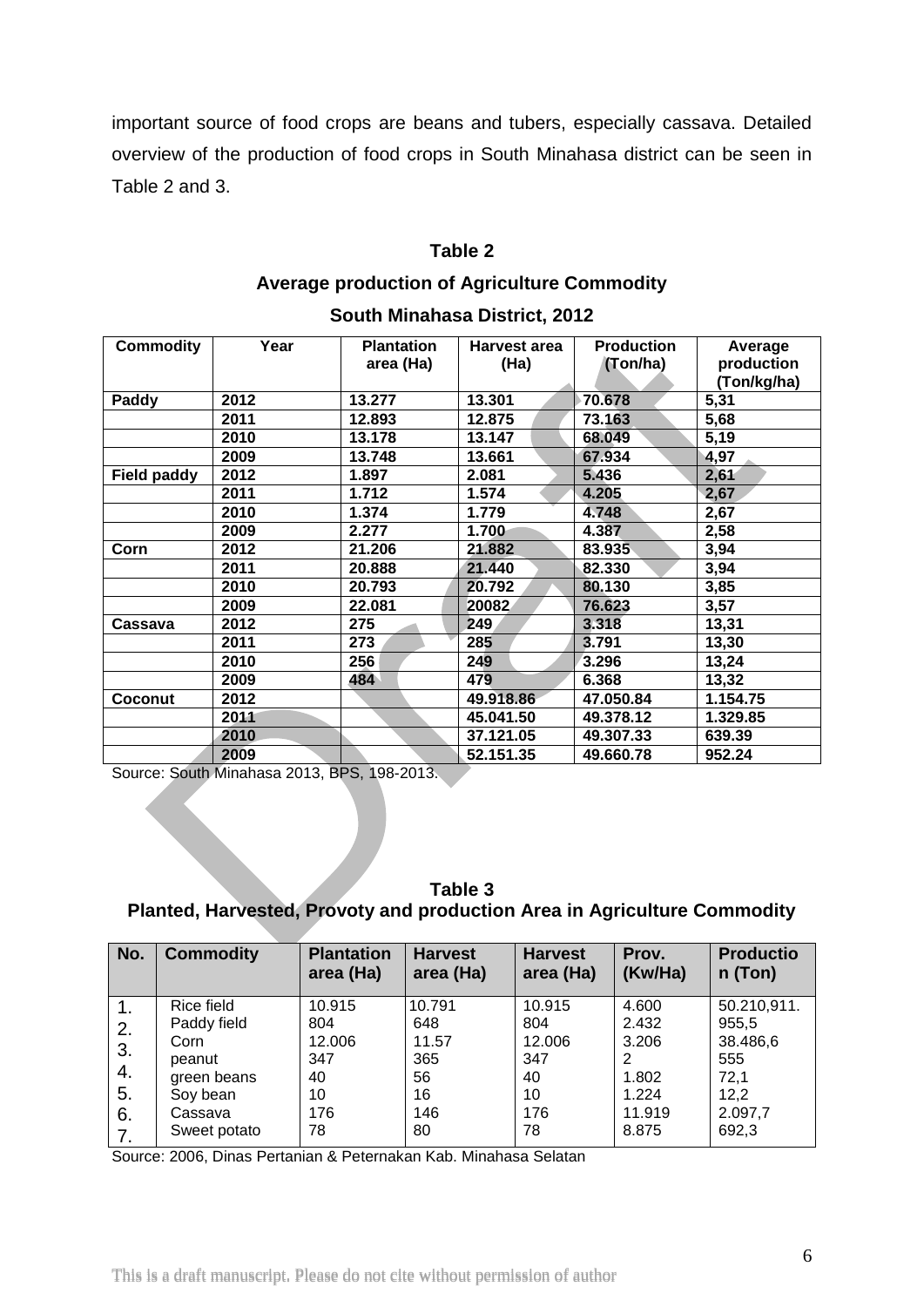#### **2.2. Food habit in South Minahasa**

Food consumption habit of community in South Minahasa is slightly different from most of other community in Indonesia. A study conducted in 2011 by a research group in PMB-LIPI showed that their staple food is rice mixed with corn which they usually call " milu rice " ( PMB - LIPI Team , 2011). This situation has actually been inherited from generations to generations. However, the proportion of corn and rice paddy is changing through decades. In the 60 to 70s, rice corn/milu was cooked without any mix . After the '80s rice corn/milu was cooked with rice with an equal proportion. Starting from early 90s until the late 2000s, the proportion of rice in milu is higher than the amount of corn (Ary *et. al.*, 2010).

This habit arose along with the introduction of national rice self-sufficiency program. This government intervention has shifted the habit of eating rice as rice milu into mixed rice or even paddy rice. However, these dietary changes are not evenly distributed throughout the population of North Sulawesi, particularly in South Minahasa. This new habit especially impact on developed area rather than less developed area in South Minahasa.

Community engagement on milu rice, is one of the local potential to strengthen local food security. Food consumption habits based on potential areas of food must be maintained, so that people are not entirely dependent solely on paddy rice. Persistence of local food consumption is manifested in the extent of land and crops of corn crops (other grains) cultivated by the community. From the year 2009 to the year 2012, ration of land for corn and crops has not change, as shown in Table 2.

Based on the results of PMB - LIPI research team conducted in 2010-2011 in another regency of South Minahasa (Amurang) showed that the population still consume milu rice 2-4 times a week . This means that they consume rice corn (nonrice food) quite often. That being said, the non-rice food consumption habits as inheritance is still maintained, although culture 's confusion had occurred in response to a new assessment of the value of rice to be considered a higher nutritional content compared to corn rice . But because the habit has been going on for a long time and has been a tradition since its ancestors, it is a difficult habit to be abandoned. Based on the results of that study, we can be sure that the non-rice food consumption (in the form of milu rice) culturally give a feeling of comfort and psychologically feel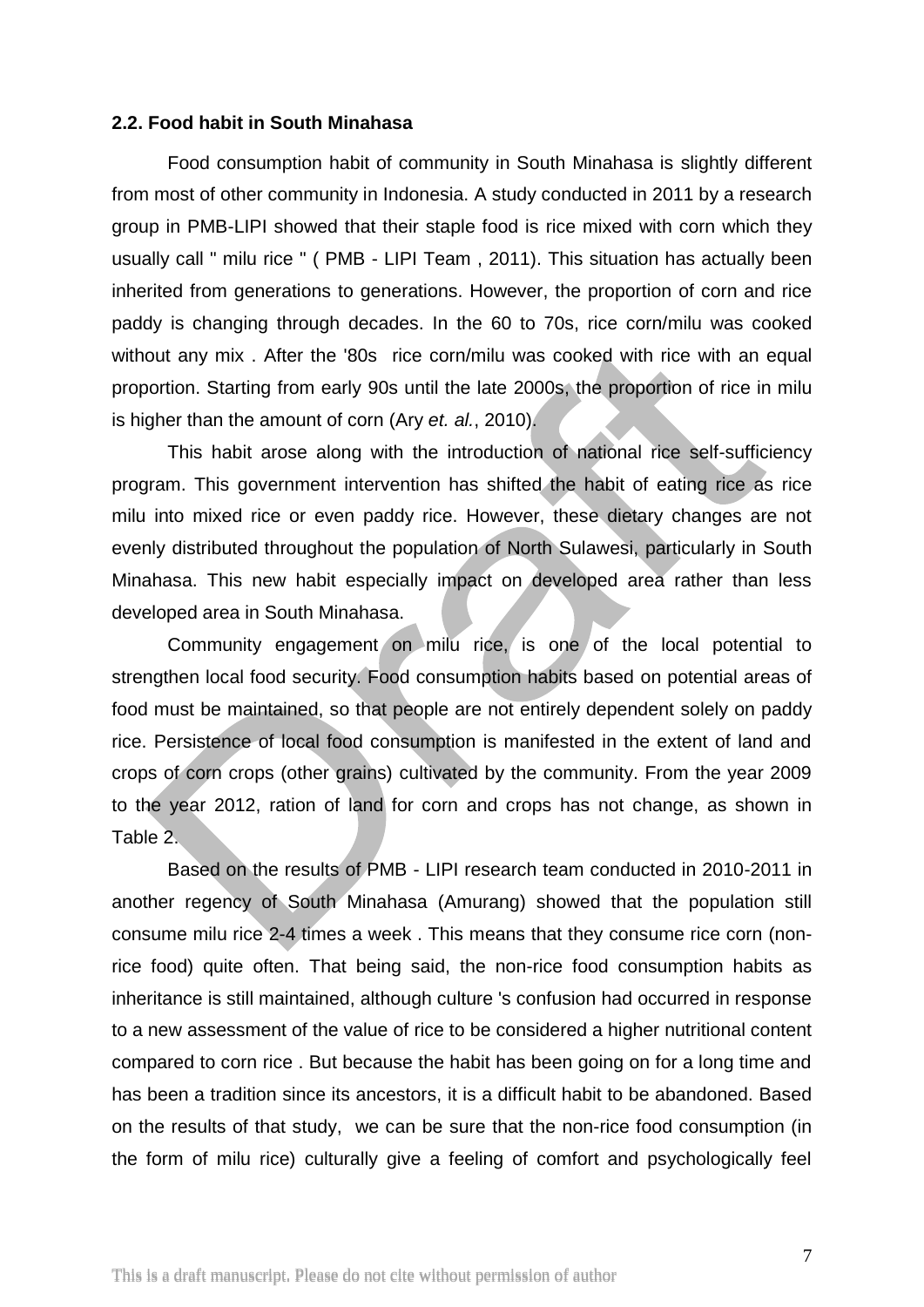more secure because of the availability of more affordable food, accessible and easily stored.

### **2.3 Strategy of Food Security in South Minahasa**

In regard to solving the problem of the limited food supply, South Minahasa regency already has a mutual aid system that is socially institutionalized into local custom. South Minahasa population, as one of the ethnic region in Indonesia which is known to be engage in the life of community service. In addition to the kinship system that is paternalistic, their social-cultural also gain value in the form of a social institution called " mapalus ". The tradition of mapalus is reciprocity in the governance of life community service. Along with that motive beyond the tradition, that has been inherited- this generation feels the social obligation to fulfill community service in accordance with local custom rules, in the form of helping each other. This situation is a precondition that underlie the formation of a social institution in the community. This type of activity can include a variety of economic activities and other social development activity. An example; economic cooperation activities during working in the land or while building houses. While engaging in social activities in various cultural activities like celebration or funeral. Socioeconomic aspects mentioned in this principle is the attitude of helping each other in the economic transaction between two parties in which goods or services are exchanged . In this case one of the parties will feel that social assistance has been widely understood. This kind of help is usually more social and not the exchange of material, such as assistance in the form of manpower and expertise . For people who are in higher level of economic capability. i.e. landlord will employ other residents who do not have the economic assets of the way to use his land into agricultural areas pengelolannya handed over to residents who do not own land . Thus it can be said that the socially affluent residents help food availability for disadvantaged populations.

This mapalus principal reflects the occurrence of a solidarity and social cohesion in the community. Mapalus tradition is not only engaged in economic activity, but touching social and cultural activities as well. Mapalus activity is the principle of Mutual Aid implemntasi as a shared national values.

Although since early 90s, mapalus has begun to loose its follower, but the values of mutual cooperation contained in it is still attached, as well as for the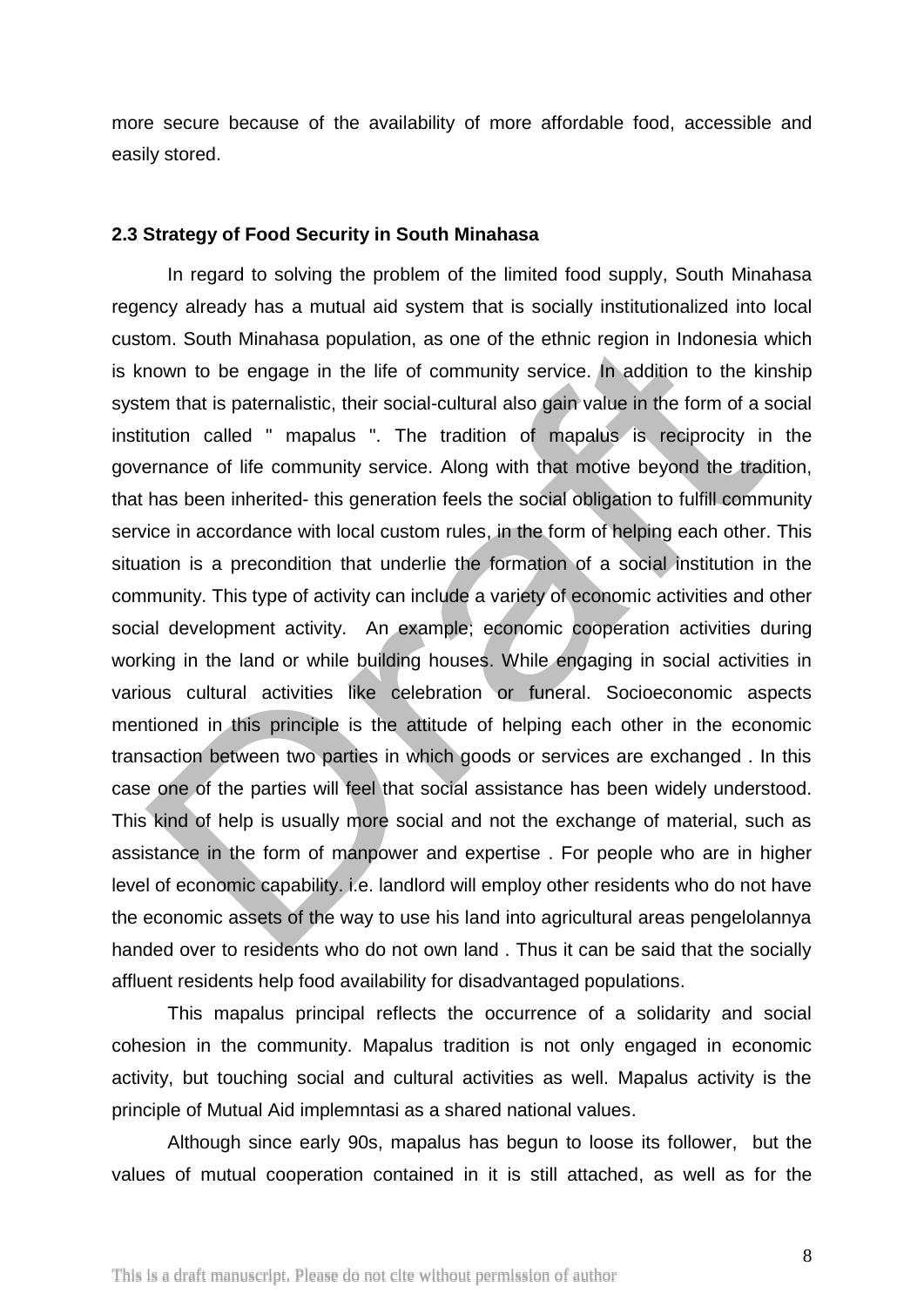formation of social capital in the social institutional community. The values of social solidarity is the basis for the realization of capital "food bank" that would be independent community food security buffer. The food bank in addition to ensuring the availability of local food, can also serve as an instrument to control price fluctuations. So that, in a state of surplus (post-harvest milu / maize) farmers' income can be properly maintained. On the other hand during the shortage, consumers will continue to have access to food at affordable prices. Food bank serves as a repository of crops and also become the instrument of price control on post-harvest.

### **3. Case Study: Food Security in Indramayu**

Second case that we reported in this paper is the case of strengthening food security in Indramayu regency. The findings of this research on food security in the region and in other particular area of Indramayu village,namely Bongas, shows that the majority Bongas villagers are agricultural laborers (50%) which rely heavily on the presence of a helping hand of the government. Therefore we suggested to have a number of government assistance for this purpose, especially in land acquisition, provision of working capital and establish social institutions as the rotor for this program. Our program once implemented in Bongas and especially in a pilot village as a community empowerment program intervention. The program essentially aimed at strengthening the institutional food among farm workers through collective cultivation of agricultural land, agricultural land in the village area of 607.2 ha Bongas. Other than that, It also provides assistance and technology development revolving fund to address the needs of agricultural inputs. Through the program, we expected to increase living standards so that the public will be able to increase the productivity of agricultural land is rented.

The first step of the program is to form a local organization named "food security institution for community". Member of institutions, each consisting of 4 families. Each family is collectively working on 1 ha of rice fields. Basically these institutional models introduce the values of the past ideal agrarian society in the form of the value of mutual aid as the main axis for the communities concerned. In its operational mechanism, the institutional model is highly dependent on the cooperation among the members, both at the level of groups and institutions.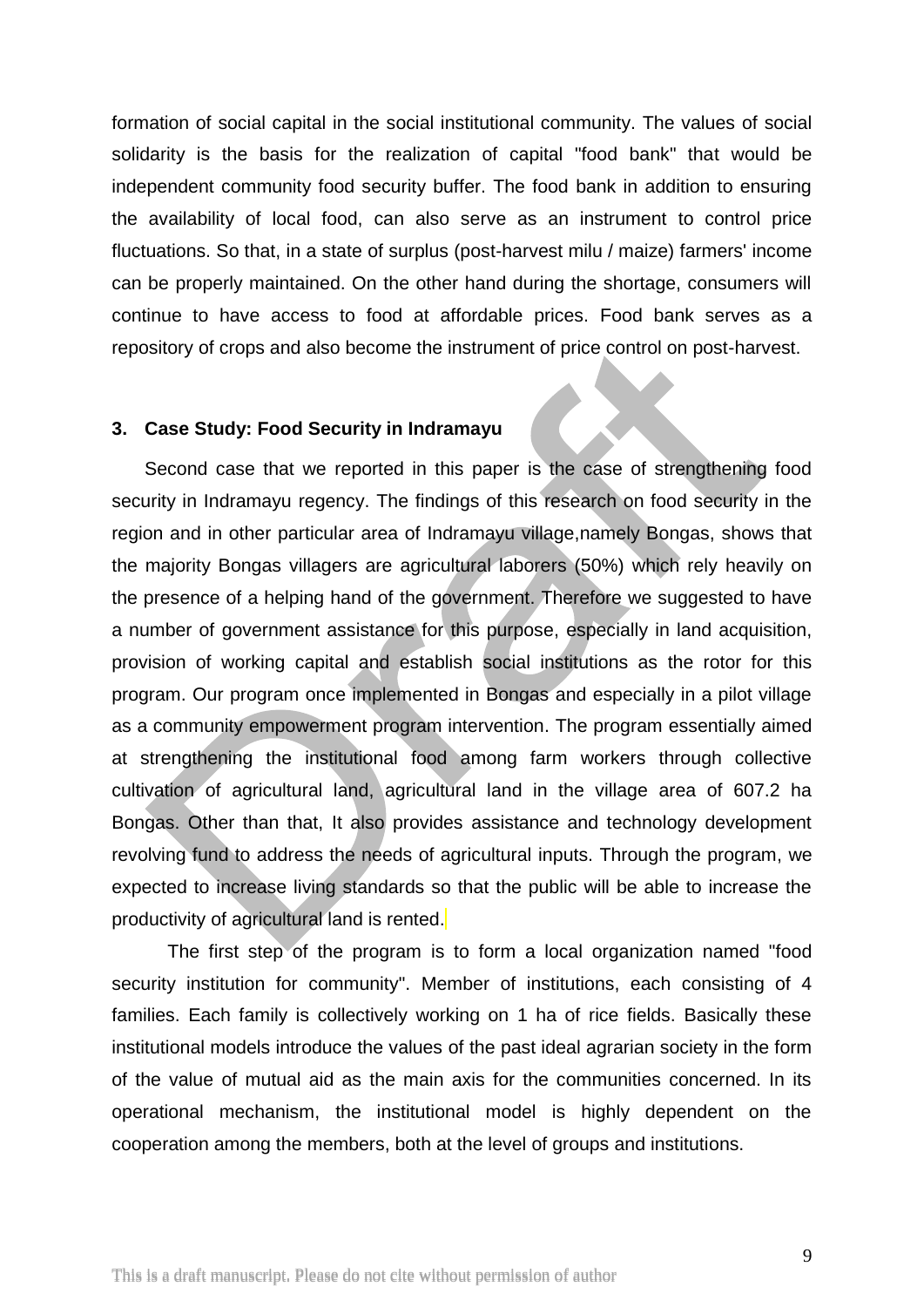The type of assistance provided, such as; find land for rent by social institutions that have been established. The cultivated land leased obtained from first-hand that the rent is not too high or the market price . The cost to rent the arable land by subsidized government funds with joint liability system which means that the aid should be managed together and is a shared responsibility. The emphasis of this is on the value of togetherness and shared responsibility for jointly can produce the best possible product. During the program trail, this will be supervised closely by our premises (researchers in Indonesian Institute of Sciences). During our monitoring, the program runs well and the farmers were able to produce a good quality harvest. This harvest can be used to restore the borrowed capital and also used to rent land as well as the procurement of seeds and planting subsequent days of planting. In addition to working capital, they also received adequate margins for family living expenses.

Unfortunately, these activities can only take place for two time rice cultivation period which was the period of our guidance from Indonesian Institute of Sciences. On the consecutive period, most of the villagers encountered multiple issues, including income per capital as well as the difficulty to obtain a lease of land in accordance with their capabilities. This shows that the government is a very significant role to improve household food security, especially in helping the farmers to get land with cheap rent and a working capital loan without interest . However, these interventions also have a negative impact , because it has caused people's dependence on such assistance. One result has led to an attitude of " lazy ", less productive and less persistent in trying. This was evident after 2 years assisting residents stopped and left alone again to continue the lease of agricultural land management efforts. Unfortunately, the results were less encouraging. In this case it seems the chain of bureaucracy was the biggest issue. From the results of the evaluation, it turns out that the group 's resident farm workers do not have the power to " bargaining " with the owner of agricultural land. So the team effort that has been made into run a ground . This situation shows the dominance of the attitude of a particular group (in this case the owner of the agricultural land). Chain dominance can only be decided by the external force, while the locals do not have the power to revamp the existing structure.

In addition to the social helplessness, there is a high cultural 'consumptive' habits. The successful first year of pilot study has raised the level of economy in the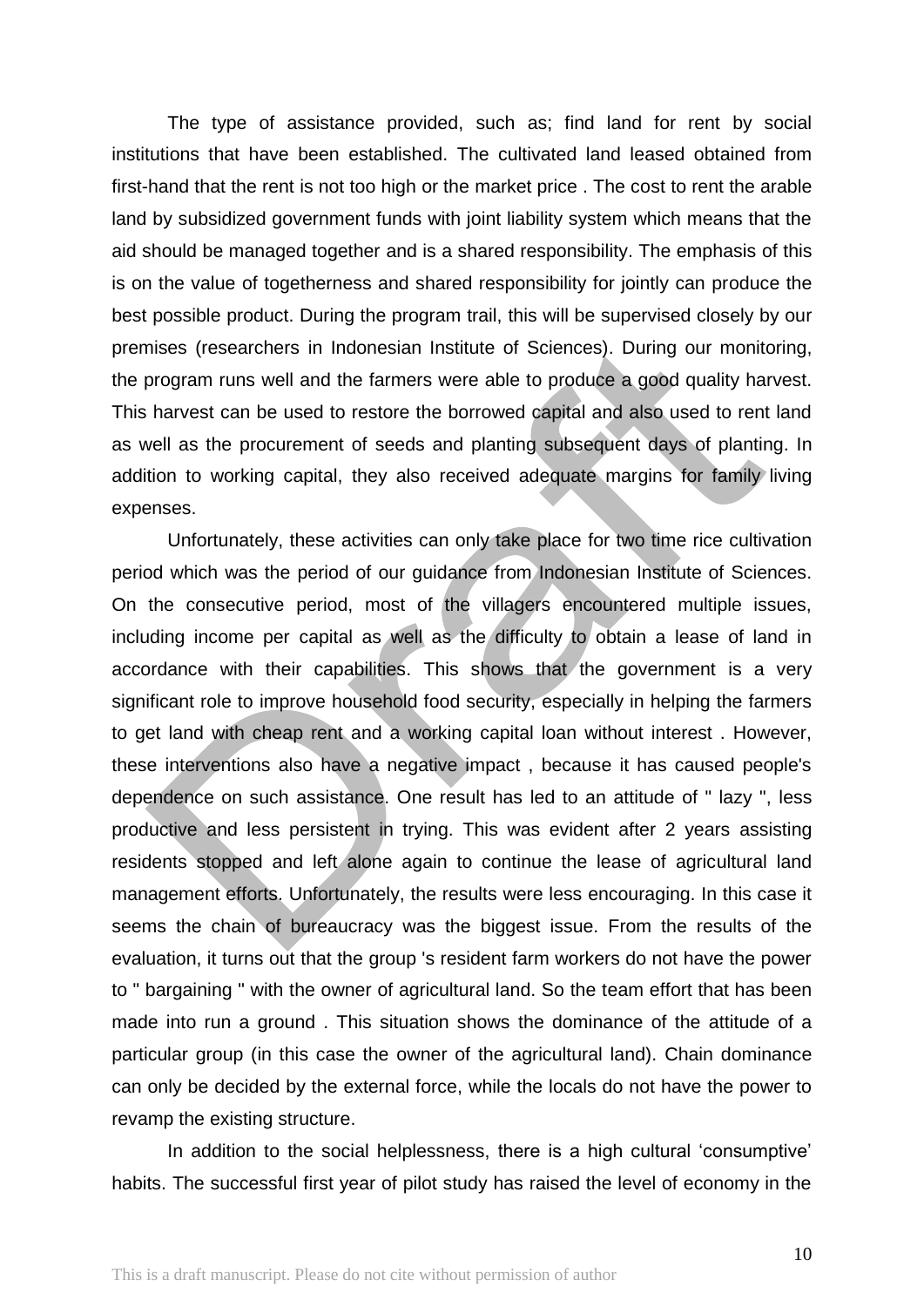population. The community have the habit of carrying out a ritual celebration called the local term is " majengan " . In the year celebration activities can occur more than 3 times for agricultural activities and not for household activities such as initiation ceremonies child (birth, circumcision, marriage, etc.). This is worsen by the culture of having more than 3 times celebration during agricultural time: first the plantation, second would be during harvest time, and the last would be the final celebration (grand party 'Dewi Sri'). This grand party is usually done on a large scale once a year as a token of gratitude for their crops as indicated by the shape of a large party given to Dewi Sri (God of Agriculture symbol) as a personification over rice harvest . The culture is actually quite well preserved as long as the celebration of the " ritual " of the premises proportionately with then earned income. Unfortunately, until now the consumptive habits coupled with little luxuries and also the purchase of luxury goods was not really necessary. As a result, not only they drained the entire profit of the harvest, but as well as their capital or even debt. profit but slow sea spent modalnyapun participate unused to such activity , even less so with debt . Therefore, at the time of harvest their crops directly used to pay debt discharged.

## **4. Conclusion**

- 1. Improvement of national food security program must be done by improving local food security.
- 2. national food supply should not be dependent on any particular type of food, but to food diversification in accordance with local food habits.
- 3. Improvement of regional food security can be done through a variety of government intervention in the form of aid and strengthening both institutional and social capital that is owned by the region since immemorial time. Therefore, indulgent government without proper education should be avoided. Because it will only increase people's dependence on government assistance.
- 4. Improvement of local wisdom should be implemented, due to its local values which are not suitable for development of the region. Therefore, nationally similar pattern should be avoided because it would clash with local values.